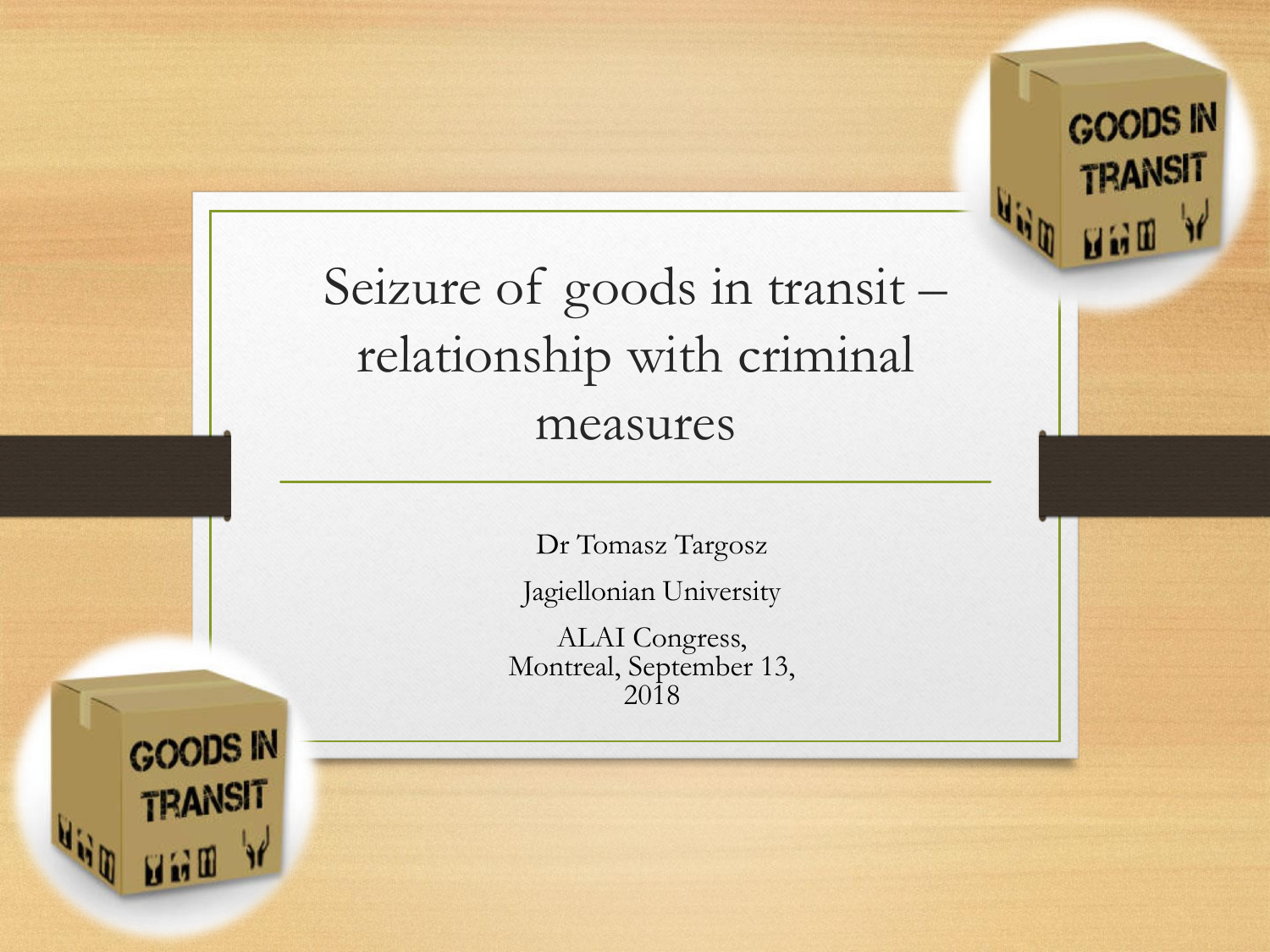#### Introduction – the outskirts of IP

- The origin of customs/border measures as tools to protect IP
- Conceptually peripheral/ practically important
- The special case of "transit" vis-a-vis "standard" customs measures
- Criminalisation of IP rights' infringement with particular emphasis on copyright law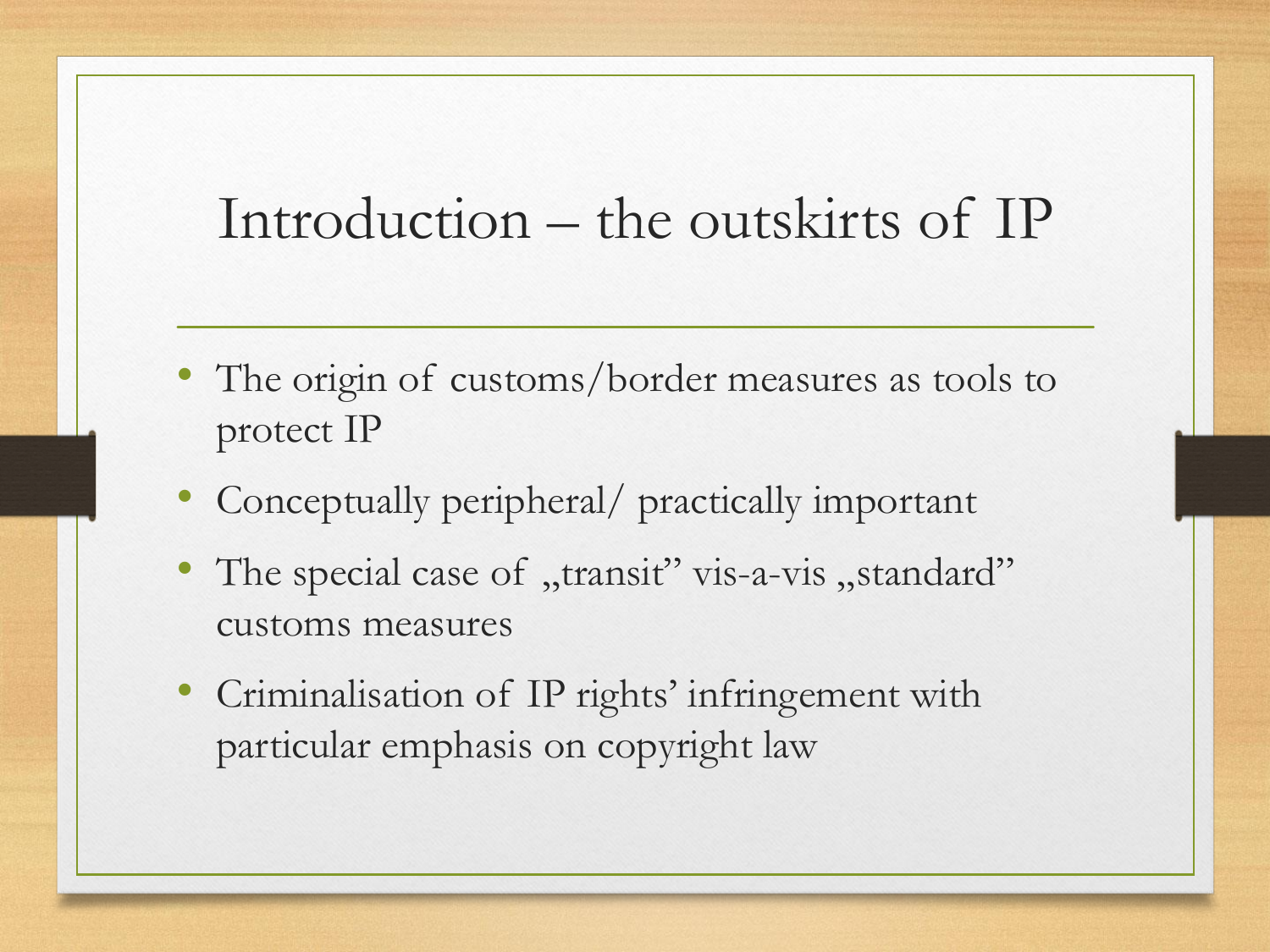#### "Procedural measures"

- How to conceptualise customs enforcement?
- Is it enforcement? What type?
- How does it relate to the scope of exclusive rights
- What are the consequences of its "procedural" nature?
- In what sense is it "procedural"?
- Where do substantive/material issues lurk?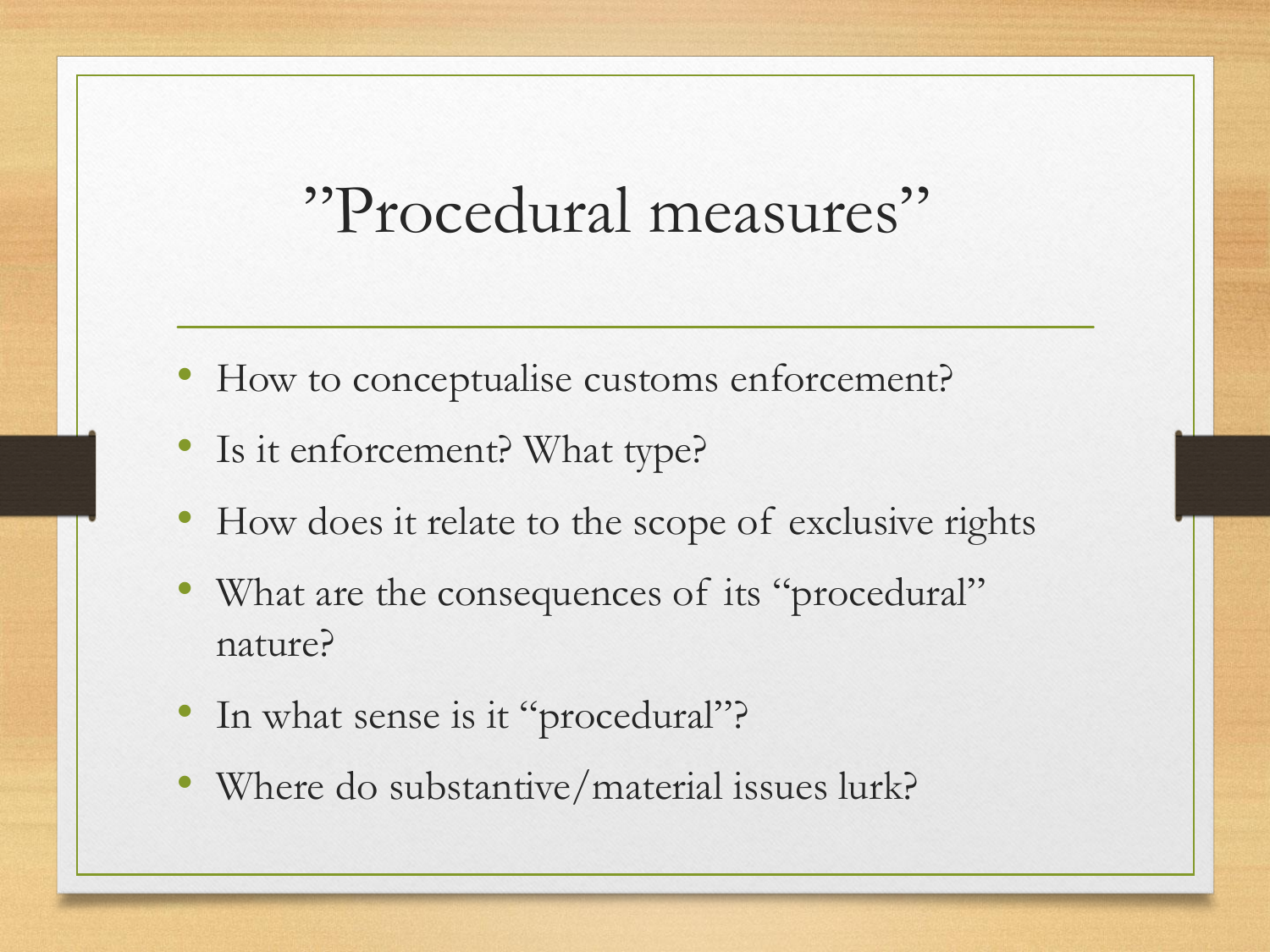# International legal framework for transit and IP

- GATT: Art. V : *There shall be freedom of transit through the territory of each contracting party, via the routes most convenient for international transit, for traffic in transit to or from the territory of other contracting parties. No distinction shall be made which is based on the flag of vessels, the place of origin, departure, entry, exit or destination, or any other circumstances relating to the ownership of goods, of vessels or other means of transport.*
- Can '**genuine' transit** be infringing under GATT?
- To what extent is it possible to seize goods in transit because of IP infringements?
- Foothold for the infringement theory in "classic" IP?
- Particularly sensitive issues (e.g. pharmaceuticals)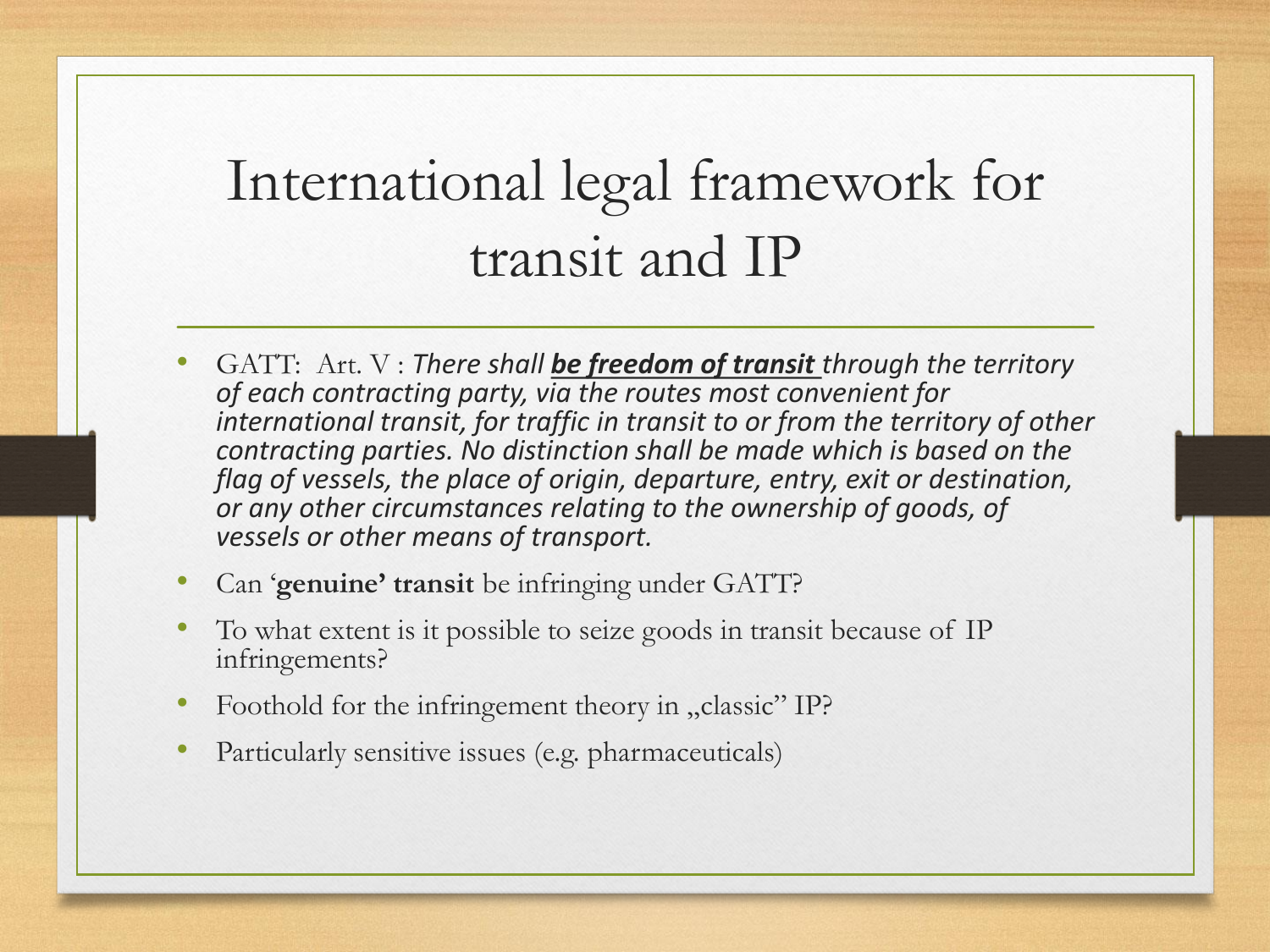# Transit and infringement - the traditional approach

- The concepts of infringement in trademark, patent, design and copyright law
- The objectivity of direct infringement
- The additional factors of indirect/secondary infringments
- Transit-related aspects of indirect infringements (transport companies) – the experience so far.
- Could transit be an exception or limitation?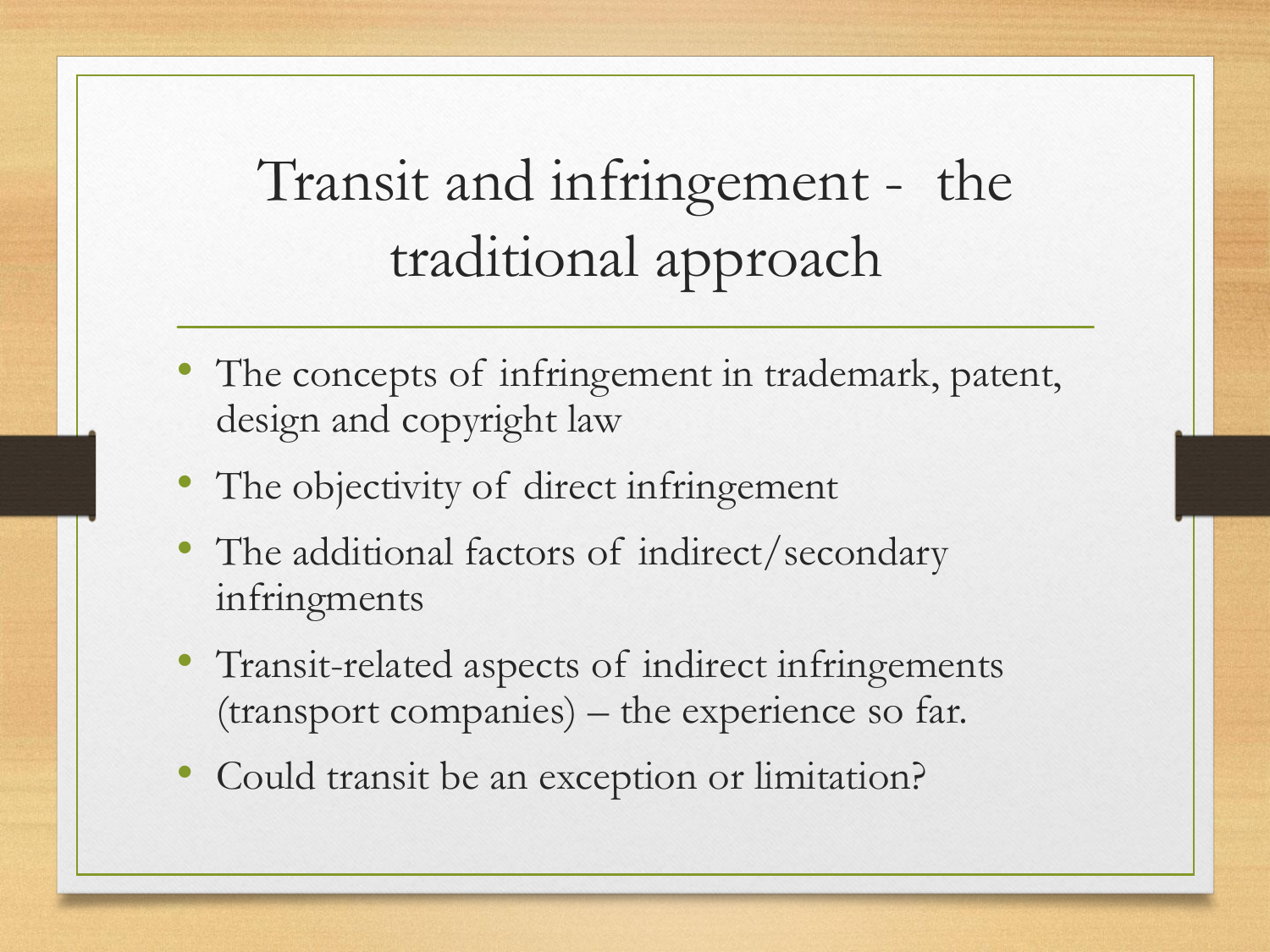#### Trademark law

- Trademark use
	- Putting on the market, importing and exporting
- The forms of use
- The essential function of trademarks
- Free movement of goods (EU and international law)
- Territoriality of IP rights
- Significance of a risk of infringement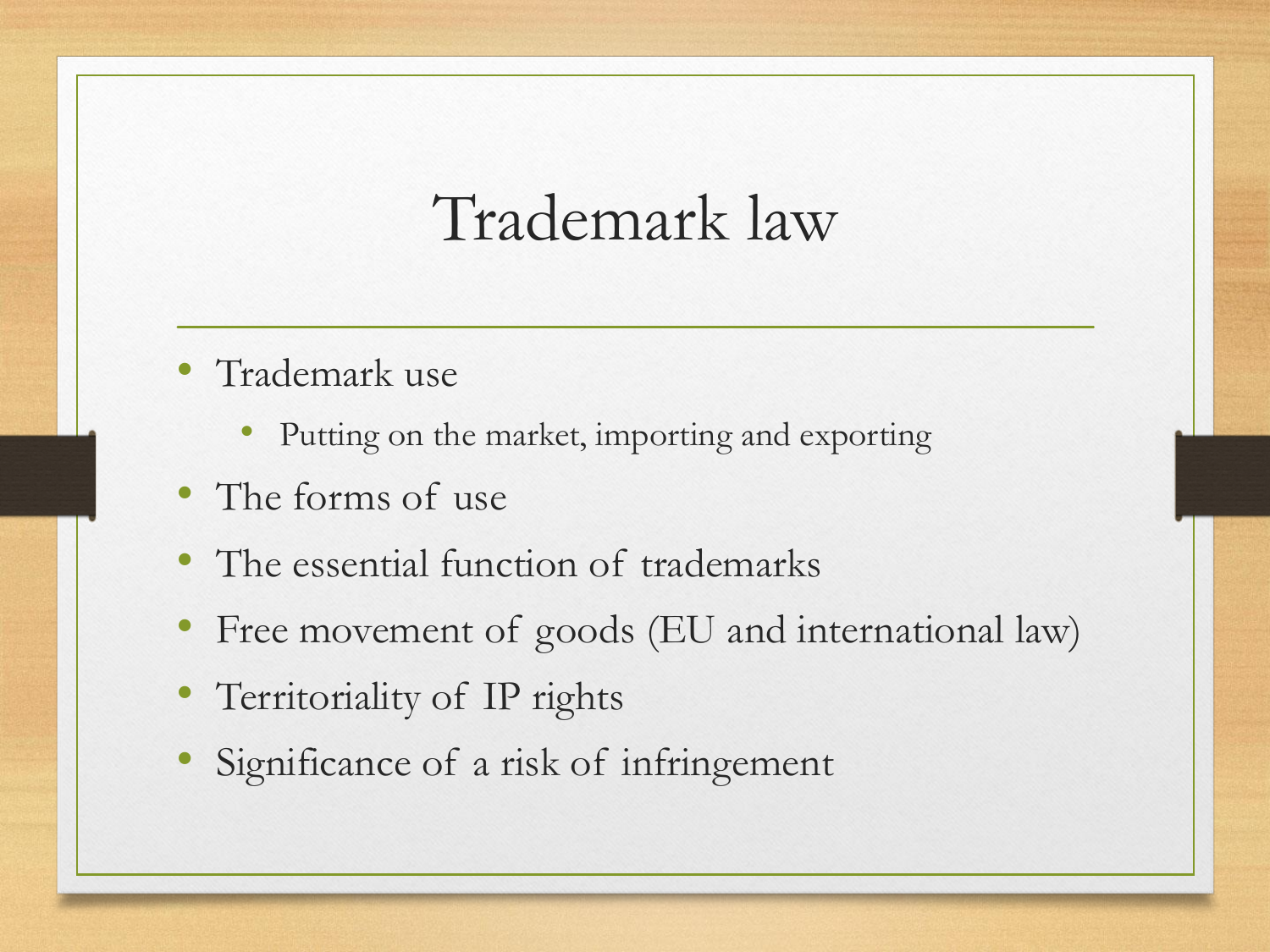#### Patent law

- Use of the invention
	- Importing, exporting, putting on the market
- Sensitive subject-matter of certain patents
- Territoriality in patent law the current state of affairs
- Differing regimes of patent law and lack of EU harmonisation
- Manufacturing fiction
- Art. 5*ter* of the Paris Convention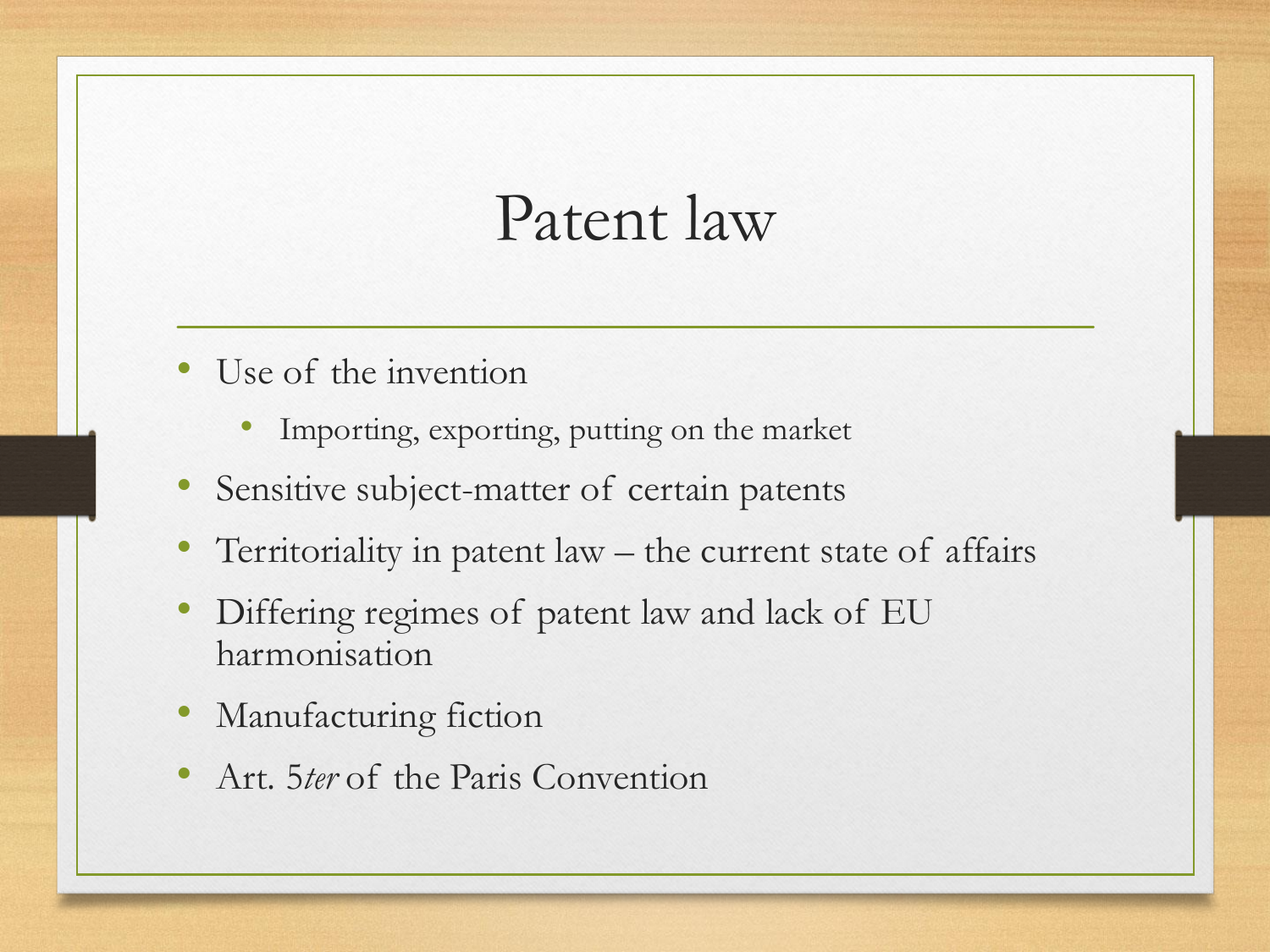#### Patent law

Section 60 (5) Patents Act 1977 (example) : An act which, apart from this subsection, would constitute an infringement of a patent for an invention **shall not do so if:**

(d) it consists of the use, exclusively for the needs of a relevant ship, of a product or process in the body of such a ship or in its machinery, tackle, apparatus or other accessories, in a case where the ship has temporarily or accidentally entered the internal or territorial waters of the United Kingdom;

(e) it consists of the use of a product or process in the body or operation of a relevant aircraft, hovercraft or vehicle which has temporarily or accidentally entered or is crossing the United Kingdom (including the air space above it and its territorial waters) or the use of accessories for such a relevant aircraft, hovercraft or vehicle;

(f) it consists of the use of an exempted aircraft which has lawfully entered or is lawfully crossing the United Kingdom as aforesaid or of the importation into the United Kingdom, or the use or storage there, of any part or accessory for such an aircraft.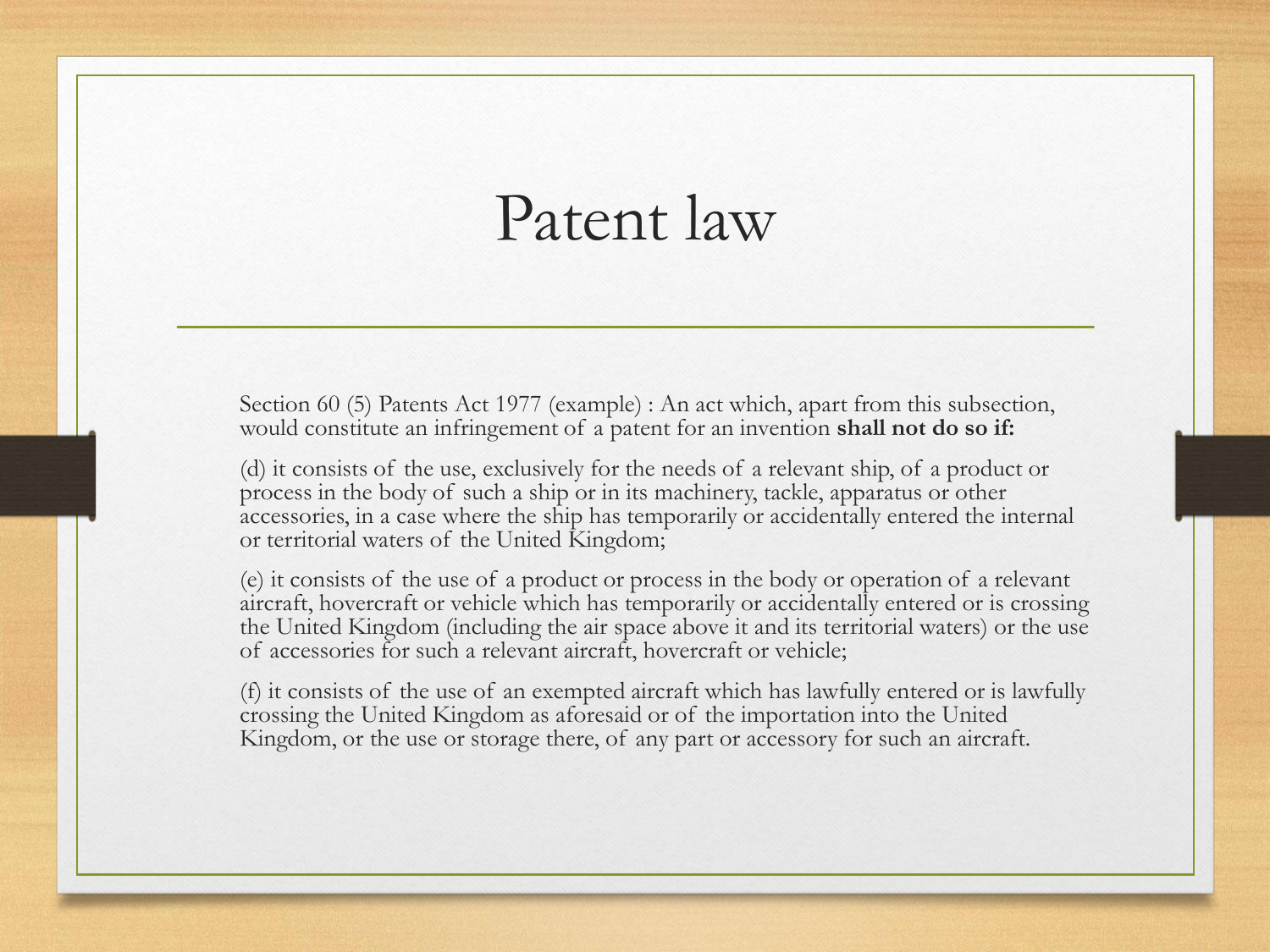# Copyright law

- A different concept of infringement?
- Three 'pillar' rights:
	- **Reproduction**
	- Communication to the public
	- Distribution
- Extension of the distribution right
- Case law of the CJ EU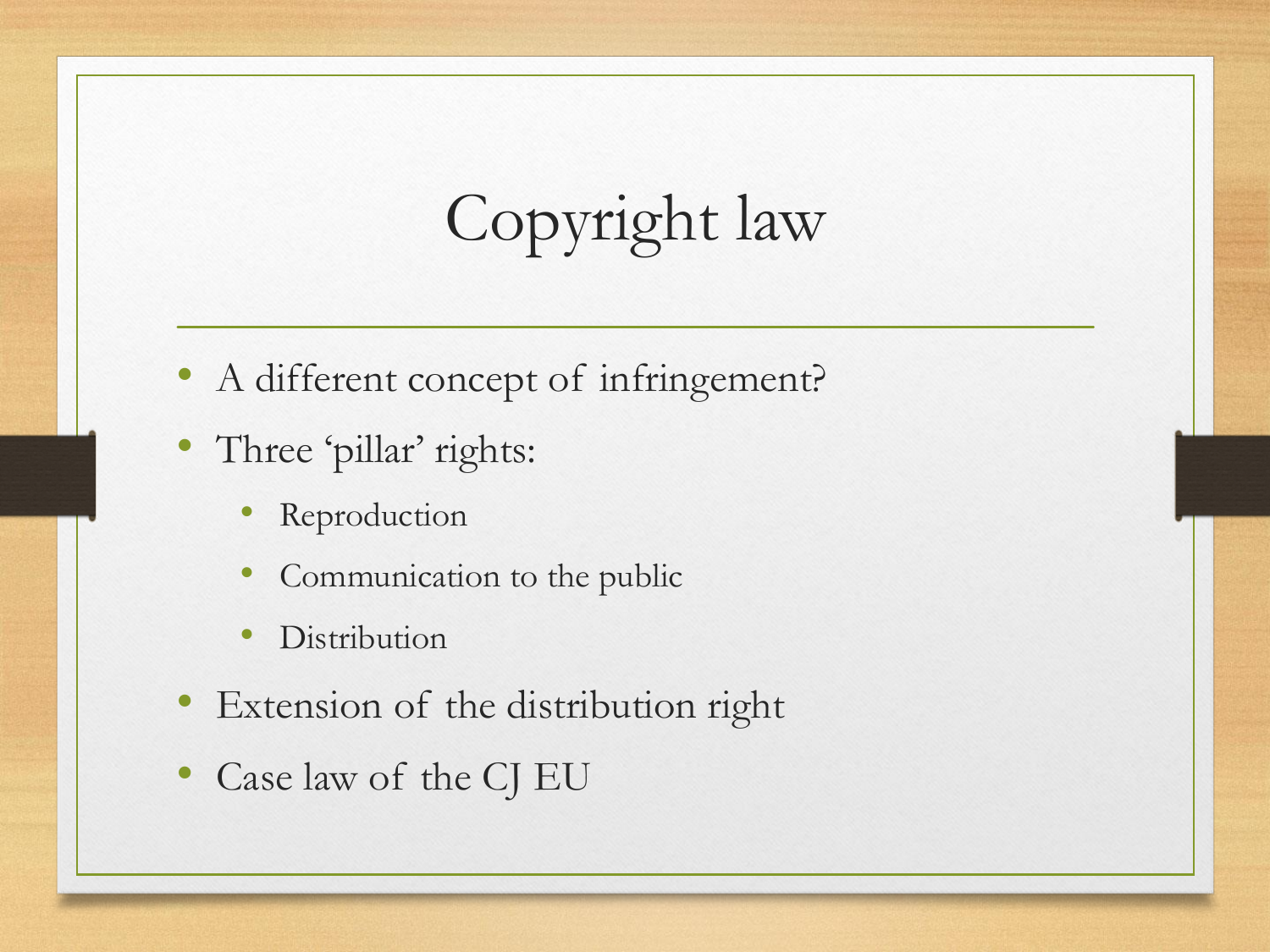# Transit as infringement revisited: trademark law

- CJ EU: no infringement; demanding requirements:
	- Judgment CJ EU 1 December 2011, (C-446/09 and C-495/09)
- New right expanding the scope of trademark protection
- Making sense of the new right
- Can it be translated into copyright?
- Should other rights follow?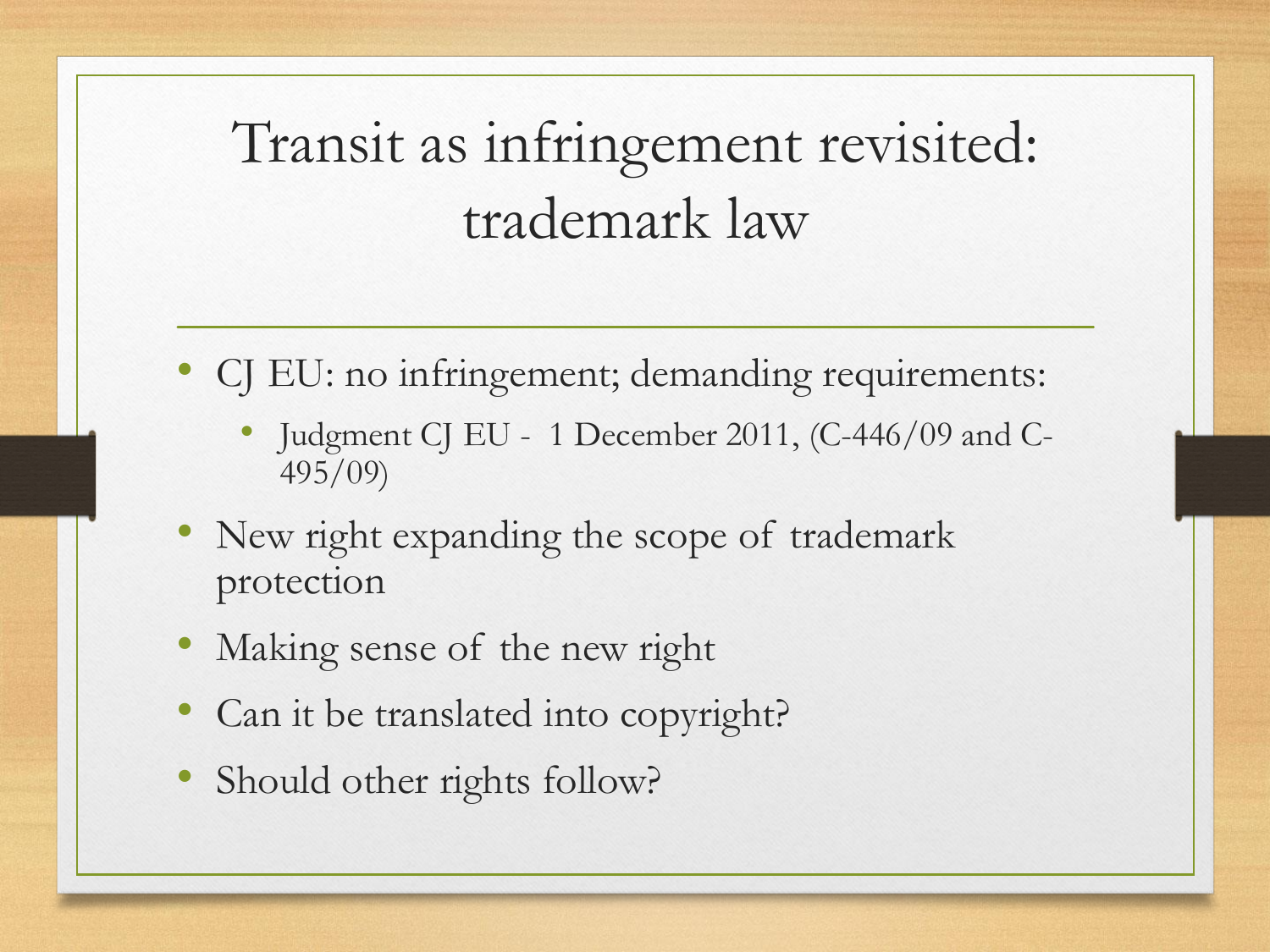# Transit as infringement revisited: trademark law

#### Art. 10 (4) of the Trademark Directive:

''Without prejudice to the rights of proprietors acquired before the filing date or the priority date of the registered trade mark, the proprietor of that registered trade mark shall also be entitled to **prevent all third parties from bringing goods, in the course of trade, into the Member State where the trade mark is registered**, without being released for free circulation there, where such goods, including the packaging thereof, come from third countries and bear without authorization a trade mark which is identical with the trade mark registered in respect of such goods, or which cannot be distinguished in its essential aspects from that trade mark. The entitlement of the trade mark proprietor pursuant to the first subparagraph **shall lapse** if, during the proceedings to determine whether the registered trade mark has been infringed, initiated in accordance with Regulation (EU) No 608/2013, evidence is provided by the declarant or the holder of the goods that the proprietor of the registered trade mark **is not entitled to prohibit the placing of the goods on the market in the country of final destination**.''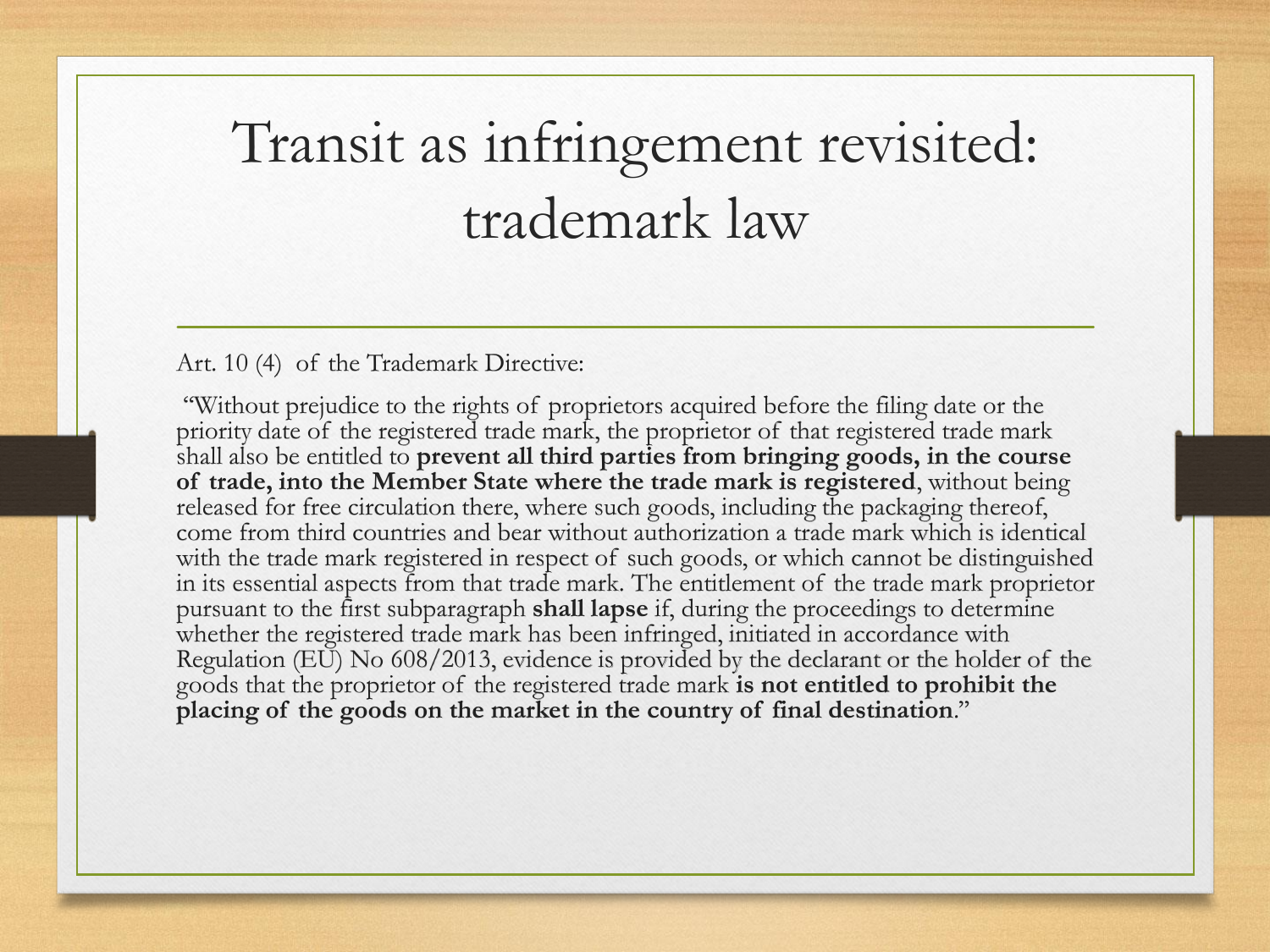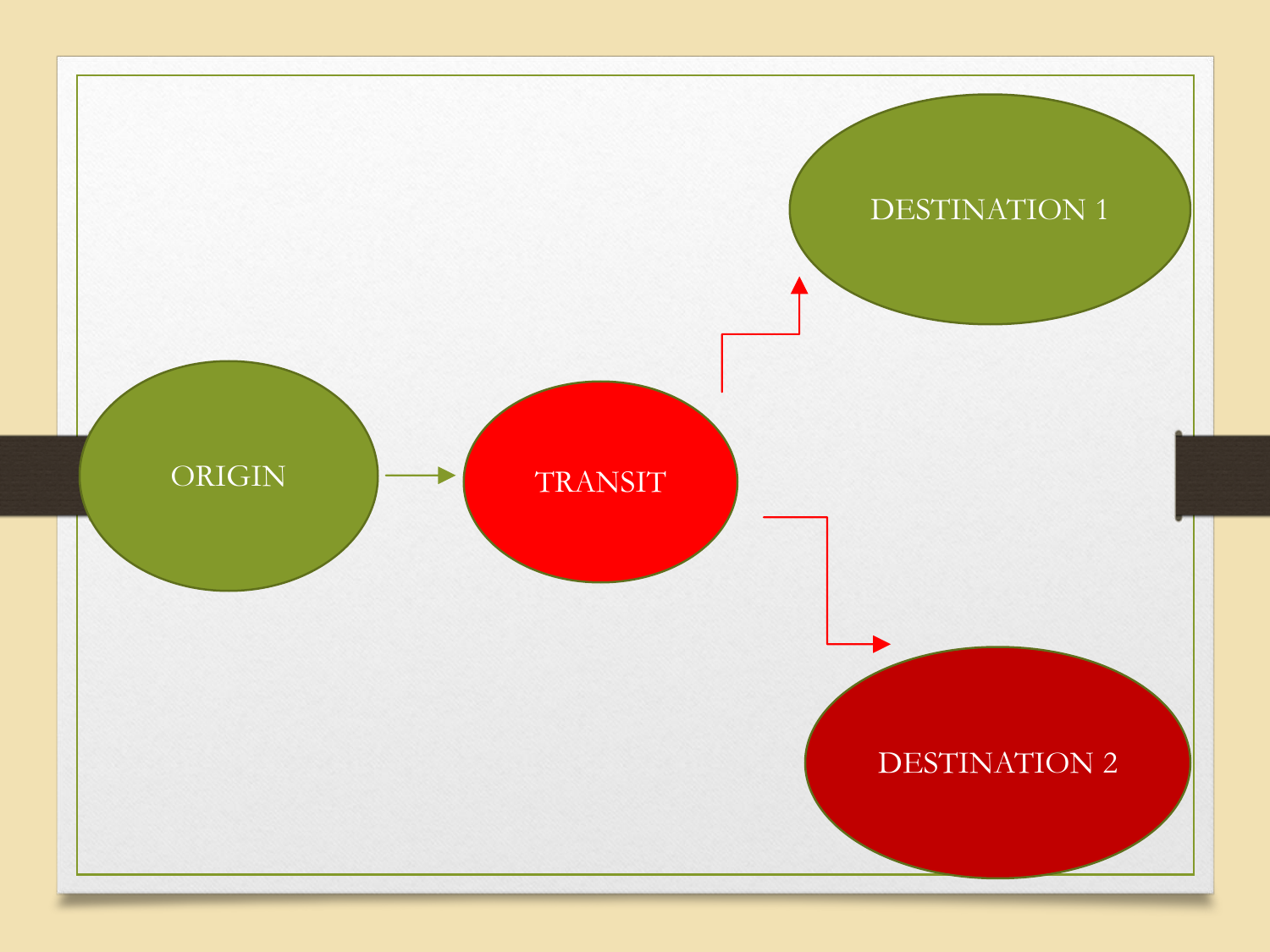# Seizure of goods in transit as preventive measure

- **Expansion of IP Protection**
- *Vorfeld der Verletzung*
- Indirect patent infringement, secondary liability, protection of technological measures
- Scope of right: offering; case law on hyperlinking
- Customs measures as another remedy triggered by a risk of infringement
- What failures should this compensate?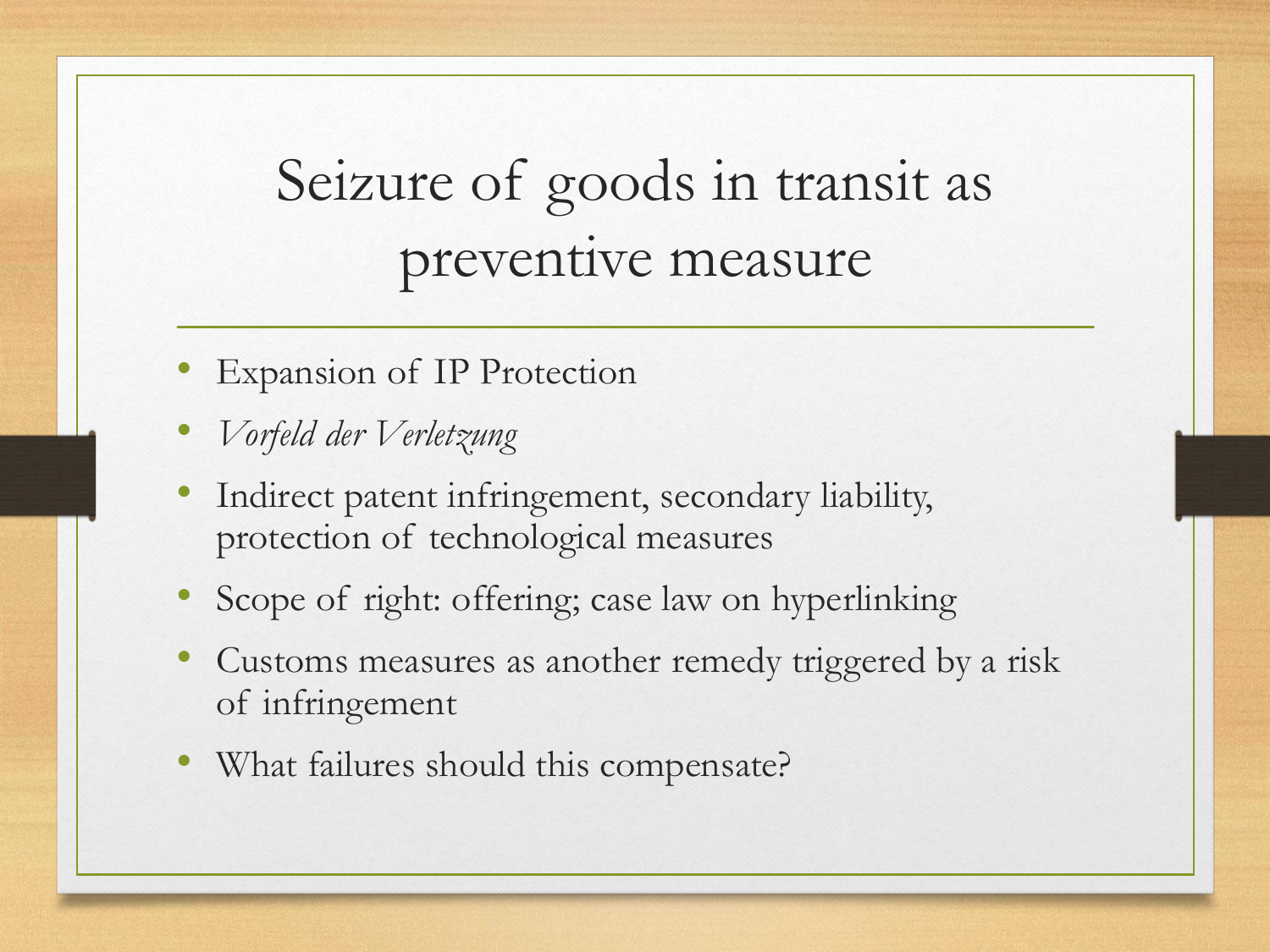# Criminal law remedies

- No obvious connection to customs measures
- But .... (criminal proceedings as a means of complying with the requirements of the Regulation)
- Riding the same wave (pre-emptive, discouraging measures)
- Putative failures of civil law enforcement
- When is criminalisation justified?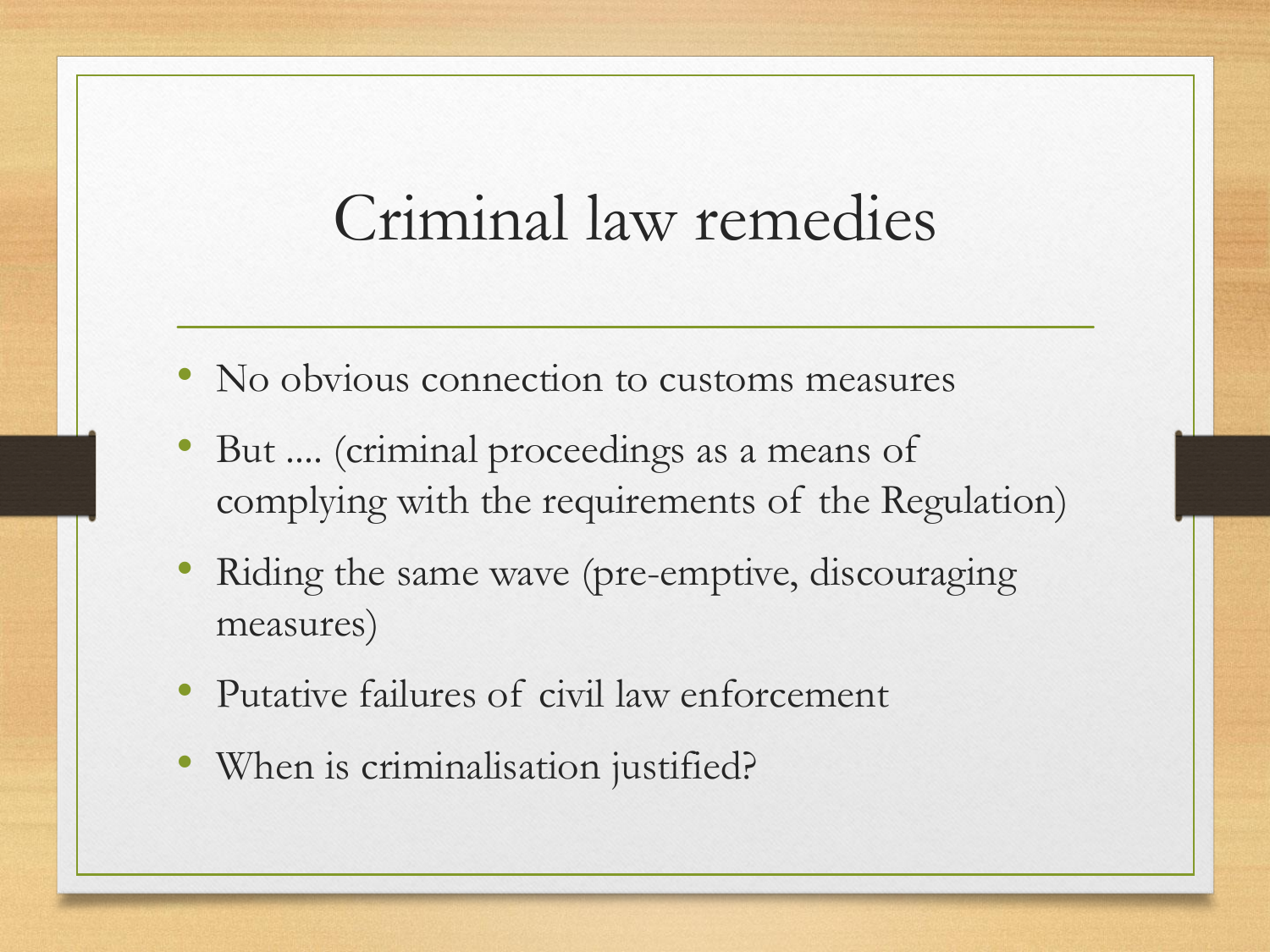# Fundamental rights

- Who makes the decisions?
- The role of courts
- The role of administrative bodies
- Burden of proof (reversal) and its consequences
- The position of the recepient of goods
- Remedies available in the case of unjustified seizure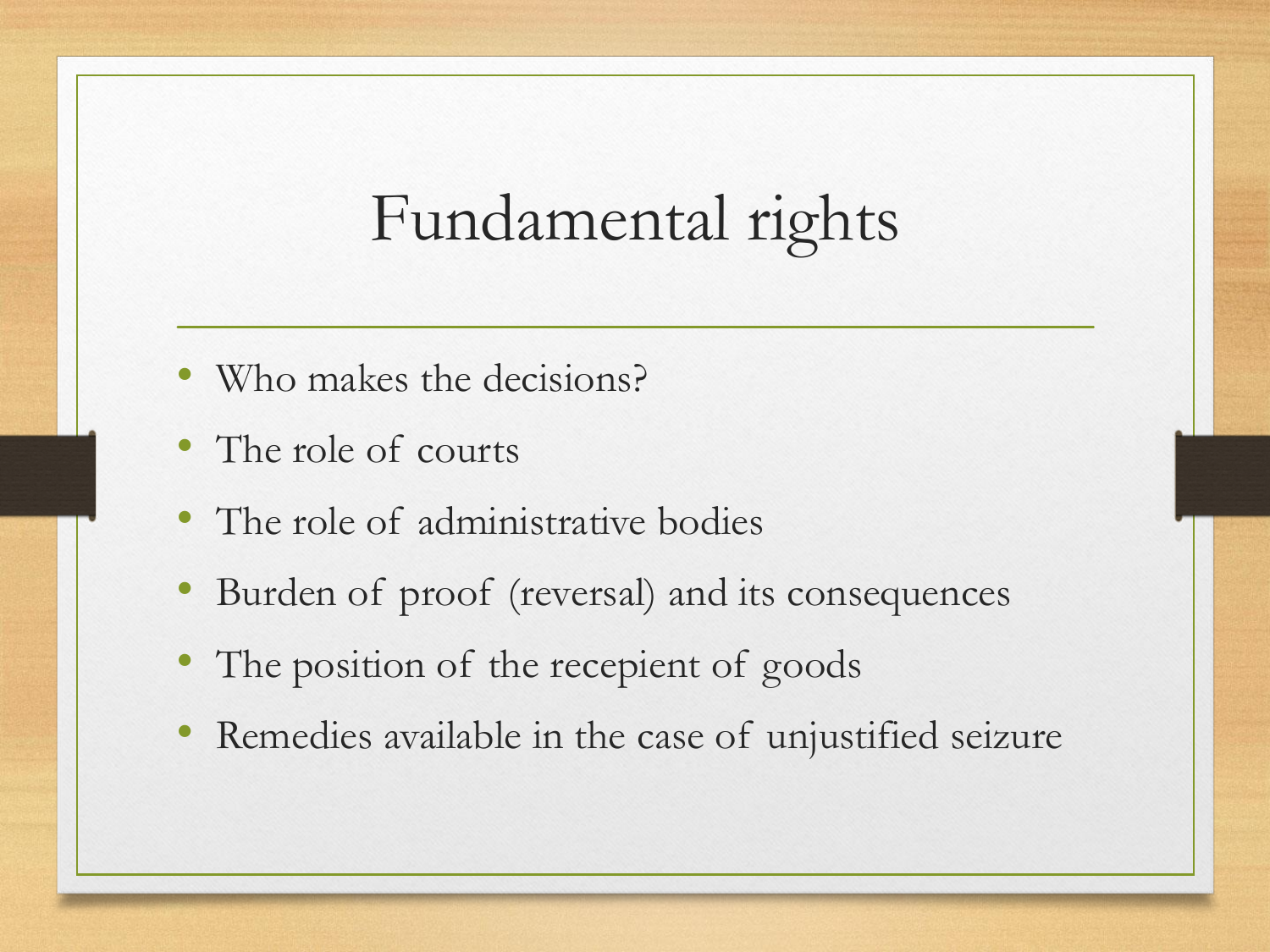# Conclusions

- Goods in transit are not infringing goods
- Risk of infringment may justify additional measures
- There is no compelling reason to apply less demanding requirements to "risk"
- There are reasonable grounds to be rather strict about it.